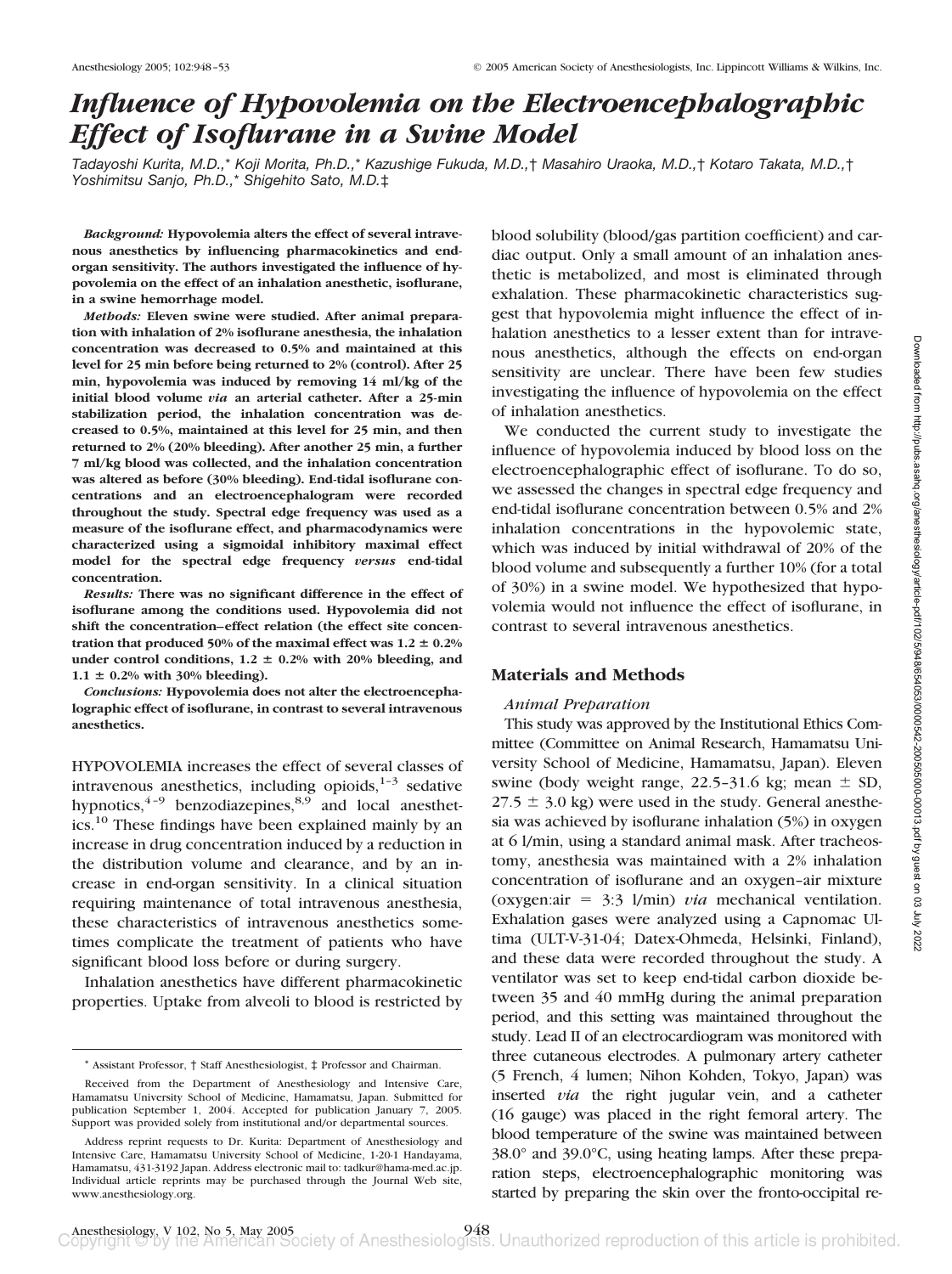gions bilaterally and placing four cutaneous electrodes (Zipprep; Aspect Medical Systems, Natick, MA). Four channels of the electroencephalogram were amplified and digitally recorded using an Aspect A-1000® electroencephalographic instrument with software version 3.0 (Aspect Medical Systems). Digitized raw electroencephalographic waveform data and processed electroencephalographic values were collected electronically.

## *Experimental Protocol*

After completion of the animal preparation and obtaining baseline measurements, the inhalation isoflurane concentration was decreased from 2% to 0.5% and maintained at this level for 25 min before being returned to 2% and maintained at this level for a further 25 min (control conditions). After control measurements, hypovolemia was induced by removing 20% of the initial blood volume (the total volume was assumed to be 70 ml/kg) over 4 min from the femoral artery 25 min later, and after confirming the stability of the electroencephalogram, the inhalation isoflurane concentration was decreased from 2% to 0.5% and maintained at this level for 25 min before being returned to 2% and maintained at this level for a further 25 min, similar to the control (20% bleeding conditions). A further 10% of the initial blood volume (giving a total of 30% removal of the initial blood volume) was then removed over 2 min, and after a further 25 min, the same inhalation concentration procedure as that described above was performed (30% bleeding conditions). Because hemorrhage of more than 35% of initial blood volume without fluid infusion can induce circulatory collapse in some swine, according to our previous study, $11$  we conducted the current study with 30% bleeding as the upper limit to evaluate the electroencephalographic effect of isoflurane. Hematocrit, lactate, and arterial blood gases were measured under all conditions, and heart rate, mean arterial pressure (MAP), central venous pressure, and cardiac output (CO) were recorded at each inhalation concentration under all conditions. CO was determined with a thermodilution computer (Cardiac Output Computer, MTC6210; Nihon Kohden) using 5 ml cold 5% glucose injected into the right atrium. The CO measurements were each made four times, and the mean of the last three values was recorded.

#### *Pharmacodynamic Analysis*

The pharmacologic effect of isoflurane was characterized by examining the influence of isoflurane on the spectral edge frequency (SEF: the 95th percentile of the power distribution). We did not choose the Bispectral Index (BIS) for evaluation, because in most animals the BIS value remained at more than 80 under end-tidal 2% isoflurane anesthesia (approximately 1.3 minimum alveolar concentration in swine).<sup>12</sup> Furthermore, some animals did not develop a BIS response after administration of isoflurane, despite having similar end-tidal concentration changes to those in other animals that did show a BIS response. Hence, we judged that the BIS does not adequately evaluate the pharmacodynamic effect of isoflurane in swine, and we therefore chose the SEF as an alternative. The SEF was related to the effect site concentration  $(C_e)$ , which was derived from the classic first-order delay of the end-tidal isoflurane concentration (EtIso):  $dC_e/dt =$  (EtIso -  $C_e$ )  $k_{e0}$ , in which  $k_{e0}$  is the elimination constant from the effect site and determines the equilibration between EtIso and  $C_{e}$ . The  $k_{e0}$  value was calculated for each pig using a nonlinear least squares fitting method in Microsoft Excel 2000 (Microsoft Corporation, Redmond, WA). Optimization of  $k_{e0}$ was accomplished using the Solver tool in Excel by minimizing the area bounded by the hysteresis loop plotted between the SEF values every 10 s and the EtIso values at the respective times. Because plots of the concentration–electroencephalographic effect relation were sigmoidal, an inhibitory sigmoid  $E_{\text{max}}$  equation (Hill equation)<sup>13</sup> was used to model the relation parametrically. The equation  $E = E_0 - (E_0 - E_{max}) \times (C_{e\gamma}/$  $(C_{\rm ev} + EC_{50\gamma})$  was used, in which E is the predicted effect,  $E_0$  is the baseline effect,  $E_{\text{max}}$  is the maximal effect,  $EC_{50}$  is the effect site concentration that produces 50% of the maximal effect, and  $\gamma$  is a measure of curve steepness, which was used to fit the equation to data for an individual animal. The parameters in the model were estimated using nonlinear least squares fitting in Excel, through optimization with the Solver tool to minimize the sum of squares between the estimated and measured SEF values. We have also reported the coefficient of determination ( $R^2$ ) as an objective function<sup>14</sup>:  $R^2 = 1 -$ SSE/SST, where SSE (sum of squared errors) represents the sum of the squares of the differences between observed measurements for a given time and the corresponding model prediction, and SST, the total sum of squares, stands for the sum of squares of the differences between each actual measurement and the average of all the measurements.

#### *Statistical Analysis*

Data are expressed as mean  $\pm$  SD. Hematocrit, lactate, arterial blood gas analysis, heart rate, MAP, central venous pressure, CO, and pharmacodynamic parameters for each state were analyzed by a repeated-measures one-way analysis of variance. If the analysis of variance was significant, the Scheffé F test was performed for multiple comparisons. *P* values less than 0.05 were considered to be statistically significant.

# **Results**

Metabolic and hemodynamic parameters in each state are shown in tables 1 and 2. After removing 20% of the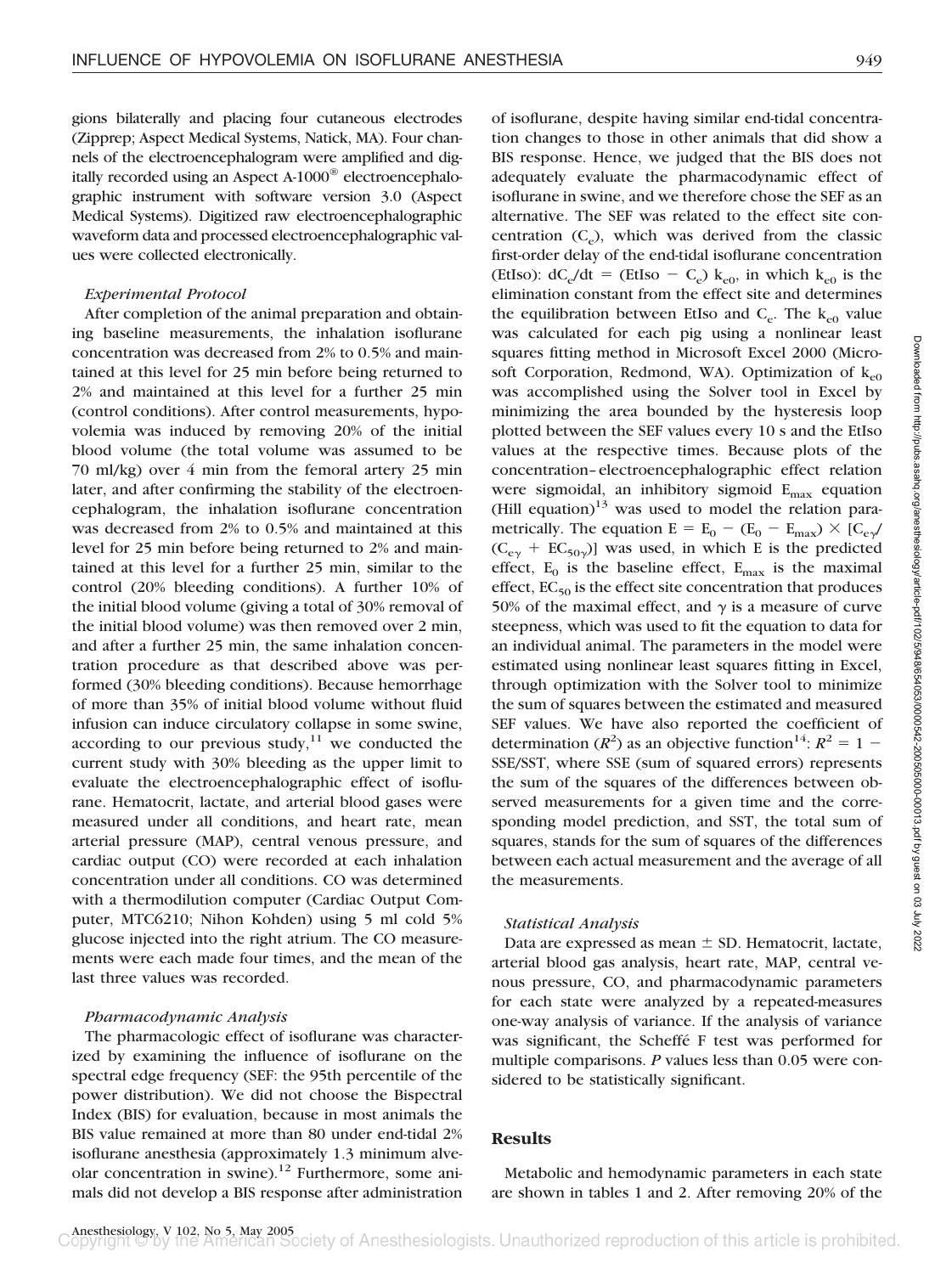**Table 1. Metabolic Parameters in Each State**

|                 | Control         | 20% Bleeding     | 30% Bleeding     |
|-----------------|-----------------|------------------|------------------|
| рH              | $7.50 \pm 0.03$ | $7.52 \pm 0.04$  | $7.51 \pm 0.04$  |
| $PCO2$ , mmHq   | $38.5 \pm 4.5$  | $34.6 \pm 3.5^*$ | $34.7 \pm 3.7^*$ |
| $Po2$ , mmHg    | $212 + 41.9$    | $218 \pm 51.5$   | $222 + 44.7$     |
| Base excess, mm | $6.1 + 1.4$     | $4.8 \pm 2.6^*$  | $4.1 \pm 2.9^*$  |
| Lactate, mm     | $2.0 \pm 0.5$   | $2.2 \pm 0.7$    | $2.6 \pm 1.2$    |
| Hematocrit. %   | $29.8 \pm 3.2$  | $33.4 \pm 4.8^*$ | $31.9 \pm 4.5^*$ |

 $* P < 0.05$ , significant difference *vs.* control.

 $Pco<sub>2</sub>$  = partial pressure of carbon dioxide;  $Po<sub>2</sub>$  = partial pressure of oxygen.

initial blood volume, the partial pressure of carbon dioxide and base excess significantly decreased, and hematocrit increased. Lactate also tended to increase with bleeding. Heart rate, MAP, and CO increased when the inhalation concentration was decreased to 0.5% and then decreased after the concentration returned to 2%. Hemorrhage increased heart rate and decreased MAP, central venous pressure, and CO. Figure 1 shows the changes in the mean ratio of EtIso to inspired isoflurane concentration (EtIso/FiIso) during a decrease in inhalation concentration from 2% to 0.5% (A) and during an increase in inhalation concentration from 0.5% to 2% (B). The decrease of the EtIso/FiIso ratio was slow after hemorrhage during the phase of concentration decrease, and approximately 25 min were required for this ratio to reach 1.1 in both bleeding states (compared with 18 min under control conditions). The EtIso/FiIso ratio increased more rapidly with increased bleeding in the return phase and reached 0.9; this increase took approximately 9.8 min under control conditions, 6.2 min with

|  | Table 2. Hemodynamic Parameters in Each State |  |  |  |  |
|--|-----------------------------------------------|--|--|--|--|
|--|-----------------------------------------------|--|--|--|--|

|               | Control         | 20% Bleeding               | 30% Bleeding              |
|---------------|-----------------|----------------------------|---------------------------|
| HR, beats/min |                 |                            |                           |
| 2%            | $121 \pm 23$    | $153 \pm 44^*$             | $198 \pm 51$              |
| $0.5\%$       | $134 \pm 15$    | $183 \pm 41$ <sup>*</sup>  | $218 \pm 43$ <sup>+</sup> |
| $2\%$         | $126 \pm 32$    | $165 \pm 47$ *             | $210 \pm 50$ <sup>+</sup> |
| MAP, mmHq     |                 |                            |                           |
| 2%            | $74 \pm 12$     | $66 \pm 10$                | $63 \pm 8^*$              |
| $0.5\%$       | $97 \pm 9$ ‡    | $85 \pm 10$ <sup>*</sup> § | $71 \pm 8$ <sup>t</sup>   |
| $2\%$         | $79 \pm 15$     | $68 \pm 11$                | $58 \pm 5^*$              |
| CVP, mmHq     |                 |                            |                           |
| 2%            | $8.3 \pm 1.6$   | $6.6 \pm 1.0^*$            | $5.7 \pm 1.3$ †           |
| 0.5%          | $7.5 \pm 1.1$   | $6.6 \pm 1.4$              | $5.7 \pm 1.1^*$           |
| $2\%$         | $8.0 \pm 1.3$   | $6.6 \pm 1.6^*$            | $6.0 \pm 0.8^*$           |
| CO, I/min     |                 |                            |                           |
| 2%            | $3.0 \pm 0.4$   | $2.6 \pm 0.5$              | $2.5 \pm 0.6^*$           |
| $0.5\%$       | $3.5 \pm 0.6$ ‡ | $2.9 \pm 0.7$ <sup>*</sup> | $2.6 \pm 0.6$ †           |
| $2\%$         | $3.0 \pm 0.4$   | $2.8 \pm 0.6$              | $2.5 \pm 0.6^*$           |

\* Significant difference *vs.* control. † Significant differences *vs.* control and 20% bleeding. ‡ Significant difference *vs.* the first 2% state. § Significant differences *vs.* both 2% states.

 $CO =$  cardiac output;  $CVP =$  central venous pressure;  $HR =$  heart rate; MAP = mean arterial blood pressure; CO 2%, CVP 2%, HR 2%, and MAP 2% - CO, CVP, HR, and MAP at the first inhalational isoflurane concentration of 2%, respectively; CO 0.5%, CVP 0.5%, HR 0.5%, and MAP 0.5% - CO, CVP, HR, and MAP at an inhalational isoflurane concentration of 0.5%, respectively; CO 2% $_2$ , CVP 2% $_2$ , HR 2% $_2$ , and MAP 2% $_2$  = CO, CVP, HR, and MAP at the second inhalational isoflurane concentration of 2%, respectively.



**Fig. 1. Changes in the mean ratio of end-tidal isoflurane concentration to inspired isoflurane concentration (EtIso/FiIso) during a decrease in inhalation concentration from 2% to 0.5% (***A***) and during an increase in inhalation concentration from 0.5% to 2% (***B***).**

20% bleeding, and 4.5 min with 30% bleeding. Figure 2 shows the time course of both EtIso and SEF for a typical pig. Isoflurane decreased the SEF between inhalation concentrations of 0.5% and 2%, and an increase or decrease in SEF was observed shortly after a respective decrease or increase in EtIso. The pharmacodynamics of isoflurane were studied by correlating the electroencephalographic effect with EtIso. When the SEF values were plotted against EtIso, hysteresis was observed in all animals, as illustrated in figure 3A for the same animal shown in figure 2. The hysteresis was collapsed by estimating the elimination constant from the effect site  $(k_{e0})$ , resulting in the effect site concentration–SEF effect relation for isoflurane shown in figure 3B. The individual curves for all animals in each state are shown in figure 4. The correlations of the SEF to the effect site concentration were good in all states, and the correlation coefficients  $(R^2)$  were 0.93  $\pm$  0.05 under control conditions,  $0.93 \pm 0.06$  with 20% bleeding, and  $0.93 \pm 0.07$  with 30% bleeding. The  $EC_{50}$  values (with 95% confidence intervals) were 1.2 (1.1–1.3) under control conditions,



**Fig. 2. Changes in spectral edge frequency (SEF) and end-tidal isoflurane concentration (EtIso) during an experiment in a typical pig.** *Arrows* **show the time points of hemorrhage.**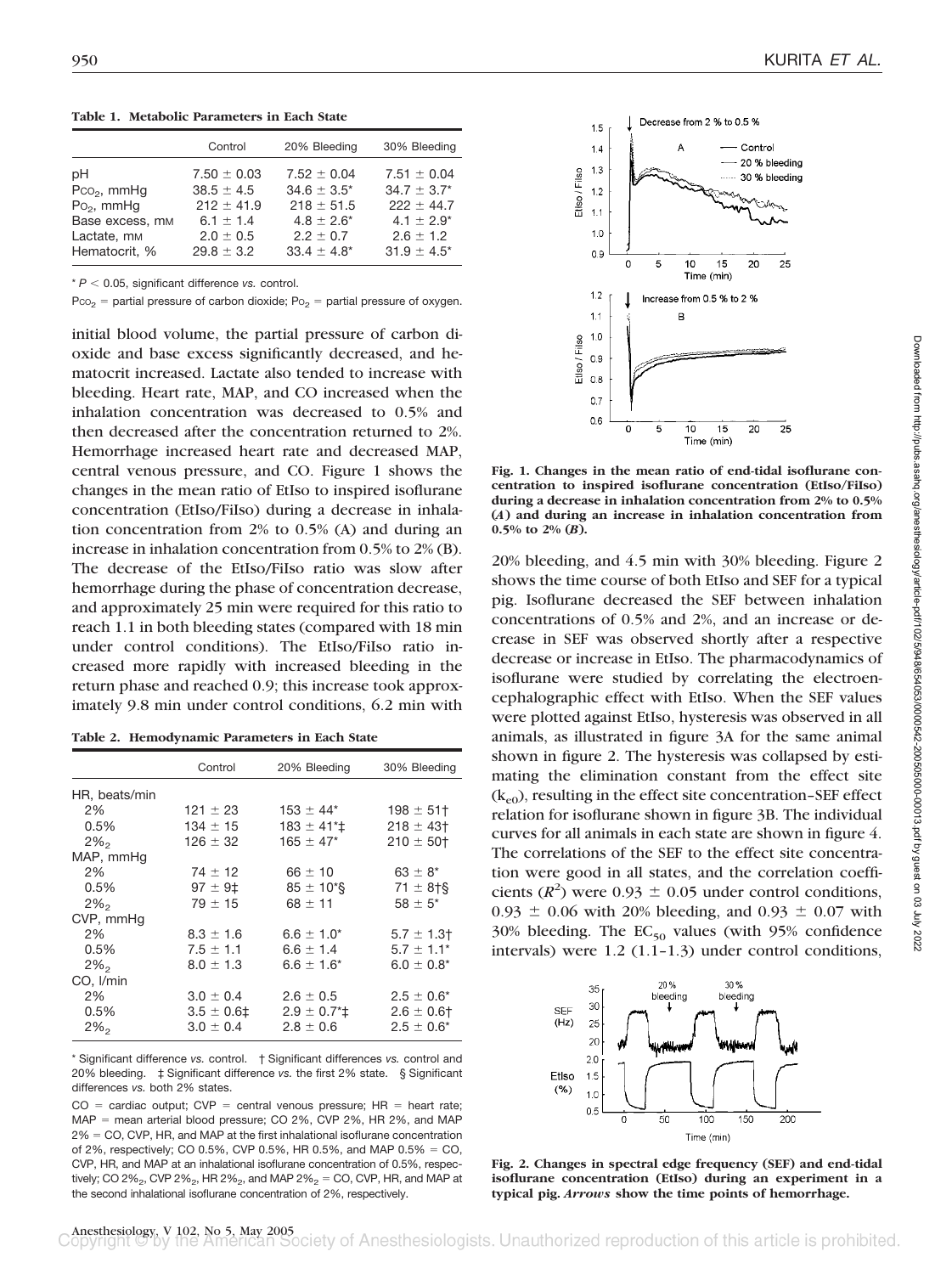

**Fig. 3. (***A***) Relation between spectral edge frequency (SEF) and end-tidal isoflurane concentration (EtIso) during a decrease in inhalation concentration from 2% to 0.5% (the lower limb of the loop) and then an increase back to 2% (the upper limb) under control conditions for the same pig shown in figure 2. (***B***) Relation between SEF and effect site isoflurane concentration (Ce) after hysteresis minimization.**

1.2 (1.1–1.3) with 20% bleeding, and 1.1 (1.0–1.2) with 30% bleeding. The SEF values (with 95% confidence intervals) at each  $EC_{50}$  were 22.6 (21.8-23.3) under control conditions, 22.8 (22.2–23.3) with 20% bleeding, and 22.3 (21.6–23.0) with 30% bleeding. The pharmacodynamic parameters are presented in table 3.  $k_{e0}$  and



**Fig. 4. Individual relations between spectral edge frequency** (SEF) and effect site isoflurane concentration (C<sub>e</sub>) in each state. *Open circles* are EC<sub>50</sub> values with 95% confidence intervals. The  $EC_{50}$  values (with  $95\%$  confidence intervals) were 1.2 (1.1–1.3) **under control conditions, 1.2 (1.1–1.3) with 20% bleeding, and 1.1** (1.0–1.2) with 30% bleeding, respectively.  $R^2$  values are correlation coefficients between SEF and C<sub>e</sub>.

|  | Table 3. Pharmacodynamic Parameters |  |  |
|--|-------------------------------------|--|--|
|--|-------------------------------------|--|--|

|                                     | Control         | 20% Bleeding    | 30% Bleeding    |
|-------------------------------------|-----------------|-----------------|-----------------|
| $k_{\text{e}0}$ , min <sup>-1</sup> | $0.44 \pm 0.13$ | $0.40 \pm 0.05$ | $0.38 \pm 0.09$ |
| $E_0$ , Hz                          | $27.5 \pm 1.1$  | $27.9 \pm 1.3$  | $27.4 \pm 0.9$  |
| $E_{\text{max}}$ , Hz               | $17.7 \pm 2.3$  | $17.6 \pm 1.8$  | $17.2 \pm 2.3$  |
| $\gamma$                            | $8.1 \pm 5.9$   | $6.9 \pm 4.0$   | $6.2 \pm 1.7$   |
| $EC_{50}$ , %                       | $1.2 \pm 0.2$   | $1.2 + 0.2$     | $1.1 + 0.2$     |

No significant differences were found among the three conditions.  $E_0 =$ baseline spectral edge effect level;  $E_{\text{max}}$  = maximal spectral edge effect;  $EC_{50}$  = effect site concentration that produces 50% of the maximal spectral edge effect;  $\gamma$  = a measure of curve steepness;  $k_{e0}$  = elimination constant from the effect site.

 $\gamma$  showed a decreasing trend with bleeding, but the differences were not significant ( $P = 0.34$  and  $P = 0.38$ , respectively). Other parameters were quite similar among the different conditions, showing that hemorrhage did not significantly change the effect of isoflurane on SEF.

## **Discussion**

We have investigated the influence of hypovolemia induced by blood loss on the electroencephalographic effect of isoflurane. The results of the current study indicate that hemorrhage, at least to a level of 30% of the initial blood volume, does not alter the electroencephalographic effect of isoflurane. Hemorrhage of 30% of initial blood volume without fluid infusion did not induce circulatory collapse in any animals, and hemorrhagic shock seemed to be compensated. This is consistent with our previous study<sup>11</sup> and also supported by the hemodynamic and metabolic changes observed in the current study. The clinical implication of our study is that, even if severe hypovolemia is induced by surgical bleeding, as long as it is compensated, the hypnotic potential of isoflurane does not change; the end-tidal concentration at steady state is reliable enough to predict the hypnotic depth.

The influence of blood loss on the pharmacologic properties of several intravenous anesthetics has been discussed in many previous reports, $1-9$  and it has been demonstrated that blood loss results in a decrease in central compartment volume, central compartment clearance, or both. These pharmacokinetic changes account for the often large differences observed in blood concentrations after equivalent dosing in hemorrhaged and control animals. In studying the influence of blood loss on the pharmacokinetics and pharmacodynamics of propofol, De Paepe *et al.*<sup>5</sup> have demonstrated that moderate blood loss (18 ml/kg) results in a decrease in central compartment clearance and volume and an increase in end-organ sensitivity in the rat. These pharmacologic changes required a 2.5-fold reduction in dose *via* continuous infusion to achieve the same drug effect. Johnson *et al.*<sup>6</sup> have also demonstrated that hemorrhagic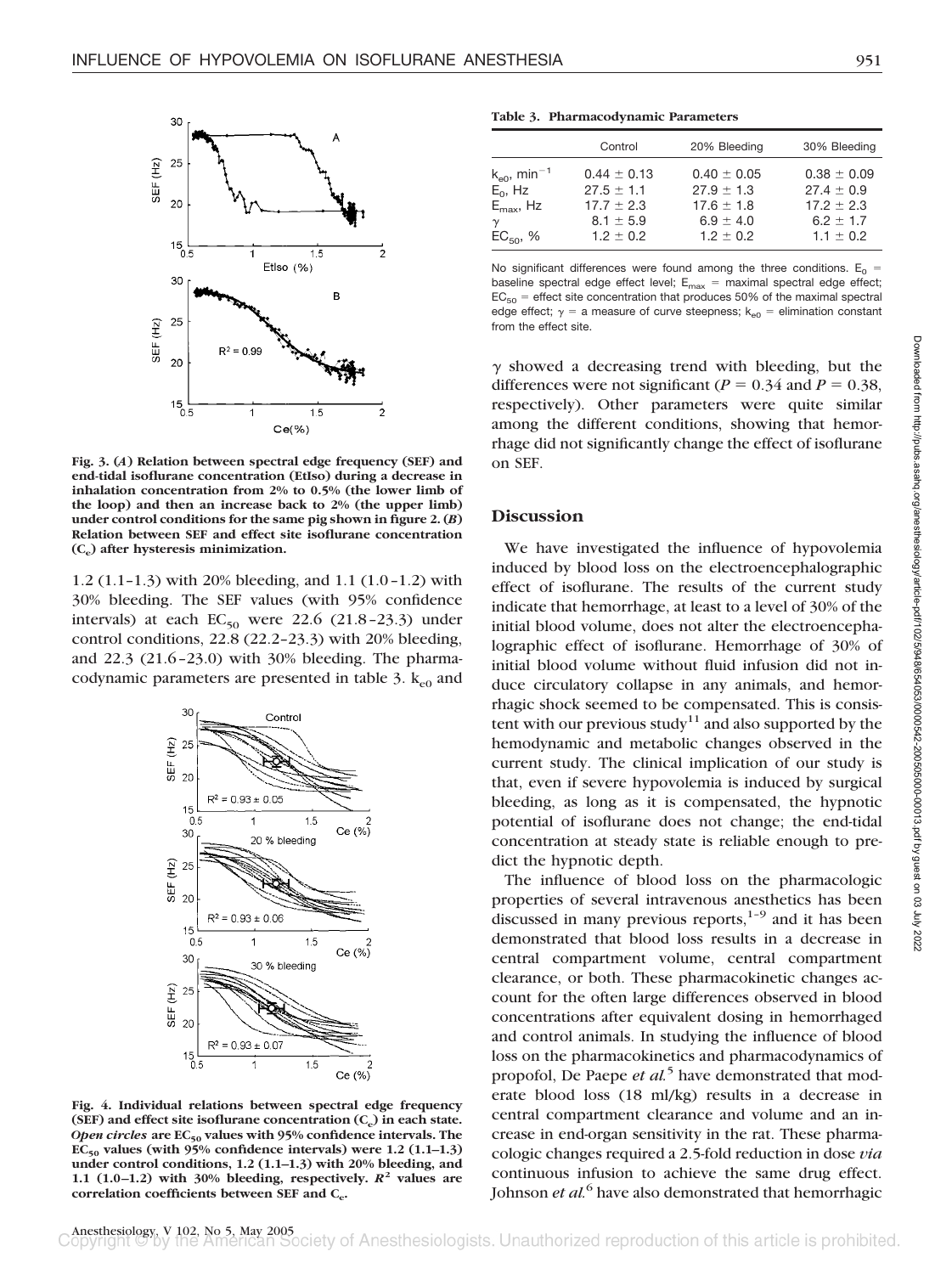shock shifts the concentration–effect relation to the left, in a study investigating the influence of more severe hemorrhage (30 ml/kg) on the pharmacokinetics and pharmacodynamics of propofol in which a 2.7-fold decrease in the effect site concentration was required to achieve 50% of the maximal effect in the electroencephalogram. In previous studies, this group has also demonstrated that hemorrhagic shock alters the pharmacokinetics of fentanyl and remifentanil, resulting in a twofold increase in drug concentrations after equivalent dosing to control and moderately hemorrhaged swine. $2,3$  We have recently reported on the influence of fluid infusion associated with blood loss on the pseudo–steady state propofol concentration, using a stepwise hemorrhage and fluid infusion model in swine, and concluded that high-volume blood loss is not adequately managed by fluid infusion and that hypovolemia is induced, leading to a tendency for the plasma propofol concentration to increase.15 Honan *et al.*<sup>16</sup> have reported that major venous bleeding can induce acute alteration of propofol pharmacokinetics, which was detected by a decrease in BIS during propofol–alfentanil anesthesia. These characteristics of intravenous anesthetics are not only consistent with the clinical practice of reducing the dose for patients who have significant blood loss before or during surgery, but are also consistent with complications in the management of hypovolemic patients who are maintained under total intravenous anesthesia.

Inhalation anesthetics are known to have different pharmacokinetic properties to those of intravenous anesthetics. Because they are delivered through the lung, uptake from alveoli to blood is restricted by blood solubility (blood/gas partition coefficient) and CO. Only a small amount of an inhalation anesthetic is metabolized, and most is eliminated through exhalation. Based on these pharmacokinetic characteristics, we anticipated that hypovolemia would alter the effect of inhalation anesthetics to a lesser extent than for intravenous anesthetics.

It seems likely that hemorrhage should influence the uptake and distribution of isoflurane. Anesthetic uptake itself is the product of three factors: solubility (the blood/gas partition coefficient), CO, and the difference in the alveolar and venous partial pressures.<sup>17</sup> Among these three factors, hemorrhage clearly decreased CO (table 2), and a reduced passage of blood through the lungs is expected to decrease uptake and increase the alveolar concentration. The distribution from blood to each tissue group depends on tissue perfusion and anesthetic solubility (the tissue/blood partition coefficient). Hemorrhage leads to decreases in CO and blood volume and results in decreased tissue perfusion, especially for muscles and fat. In the current study, because rapid increases in the EtIso/FiIso ratio were observed with bleeding during an increase in inhalation concentration from 0.5% to 2% (fig. 1B), an influence of the decrease in CO and blood volume on uptake or tissue distribution of isoflurane or both was apparently observed. However, the blood isoflurane concentration and the effect site isoflurane concentration did not seem to change after hemorrhage, because neither EtIso nor SEF changed after each hemorrhage step with 2% isoflurane. In addition, because isoflurane does not hinder dynamic cerebral autoregulation<sup>18</sup> and MAP was maintained within approximately 20% of its control value (table 2), cerebral blood flow seemed to be maintained during the experiments.

Hemorrhage did not shift the concentration–effect relation, and hypovolemia did not alter the electroencephalographic effect of isoflurane. Several investigators have demonstrated large increases in circulating  $\beta$  endorphins during hemorrhage shock in a variety of models.<sup>19-21</sup> Although isoflurane interaction with endogenous opioids can alter the response to noxious stimuli, the electroencephalographic effect of isoflurane may not necessarily be influenced in the presence of opioids. $22,23$ Hence, we cannot conclude from our results that hemorrhage does not alter the anesthetic potential of isoflurane in response to noxious stimuli, but we can conclude that hemorrhage does not alter the hypnotic potential of isoflurane.

Several limitations of the current study must be addressed. Because the study was performed under conditions of compensated hemorrhagic shock, we were unable to assess the influence of more severe hypovolemia, under which a decompensated hemorrhagic shock state may be reached, on the electroencephalographic effect of isoflurane. We successively performed a decrease and subsequent return of the inhalation concentration to control levels, both before and after a two-step hemorrhage procedure. Because the durations of exposure to isoflurane were different in each state, the tissue partial pressure would be variable, and this might have influenced our results, especially in the recovery phase.<sup>17</sup> In fact, a slow decrease of the EtIso/FiIso ratio during the decrease in inhalation concentration from 2% to 0.5% was observed after hemorrhage (fig. 1A), despite decreases in CO and blood volume. In addition, we used isoflurane, which is a moderately soluble anesthetic that is only weakly metabolized. If a highly soluble or relatively highly metabolized agent was used, the results might be different. We also note that unresuscitated hemorrhage is not typical of clinical practice. Fluid resuscitation, blood transfusion, or both are usually performed before anesthetic induction, and fluid infusion associated with high volume blood loss may change the solubility (the blood/gas partition coefficient) of inhalation anesthetics. Finally, from an ethical perspective, decreasing the anesthesia to 0.5% isoflurane as the minimum dose was important to assure sedation. Discontinuing isoflurane inhalation would have allowed a more accurate effect site concentration–effect curve to be obtained, but such a procedure was ethically unacceptable.